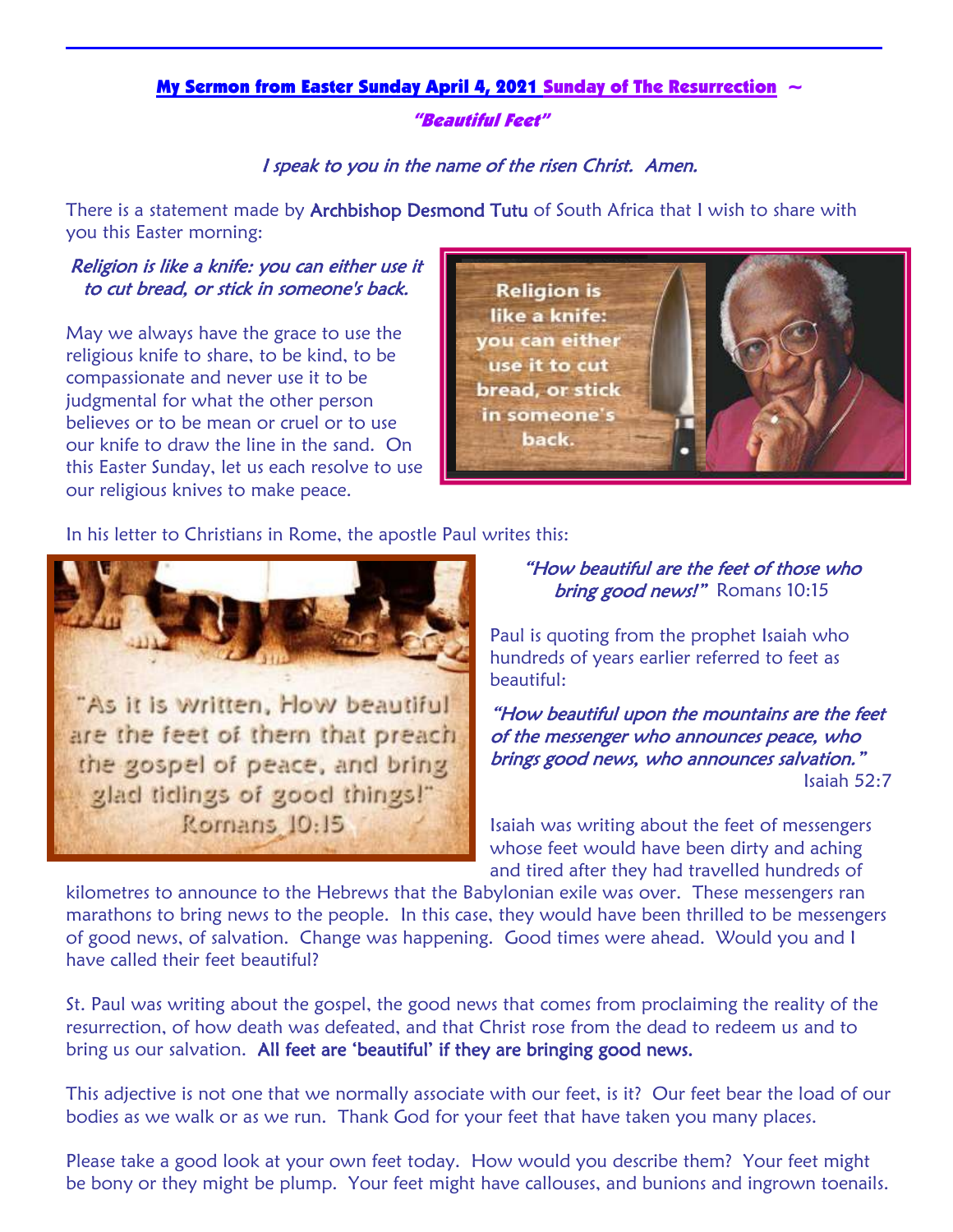Your feet might get hot and sweaty and smelly in the summer months. I have never before called my feet 'beautiful.' Some of you, through injuries or illness, may not be able to walk but know that your feet are still beautiful. In the eyes of God, each and every one of you has beautiful feet.

I have treasured the feet of our 4 children when they were newborns. How I would hold that little foot in my hand and imagine the journeys that that little foot would take, all the adventures, all the joy. The little foot would fit snugly in my hand and the long newborn toes would stretch out with possibilities of what life would hold.

I would be so excited when our children learned how to walk. Those first steps are never to be forgotten. There isn't a parent here who doesn't remember at what age their child learned to walk. And those little feet that will take many steps remind us of the power of the risen Christ to bring us, in the words of St. Paul, "Just as Christ was raised from the dead by the glory of the Father, so we too might walk in newness of life." Romans 6:4

When I was as little girl, I would always have new shoes, a new dress and a new hat for Easter. Here is a photo of cantor and parishioner Pat Cupp as a little girl, all dressed up and ready for Easter.

I didn't understand until I was much older as to the significance of the new clothing representing our newness of life through the resurrection.

I prepared a slide show of photos of my family's feet and of our 4 wardens feet. They are all good sports and sent these pictures to me. Look at these beautiful feet . . .

(Note To Readers: I had our videographer Deirdre show several slides of the people's beautiful feet here!)

I hope you enjoyed looking at these photos of beautiful feet. In the spirit of the prophet Isaiah and the apostle Paul, please look down at your own feet and call them beautiful. They have walked many km and born the load for you.



Today on Easter Sunday 2021 we are celebrating the resurrection of our Lord and Saviour Jesus. Jesus had taken his last step when he carried his own cross to Golgotha. On the 3rd day, Christ rose from the dead. In Paul's letter to Christians in Rome, Paul writes that "Christ, being raised from the dead will never die again; death no longer has dominion over him." Romans 6:9

Look at all the steps taken by feet on that Sunday of the Resurrection. It happened very early in the morning. It wasn't even sunrise. John's gospel account tells us that it was still dark. Mary Magdalene walked to the tomb from where she was staying in Jerusalem. According to the other gospel accounts, Mary was with other women and they were carrying spices to anoint the body of their beloved Jesus. When they got here, they saw that the stone covering the entrance to the tomb had been rolled away. Without looking further, in fear and in desperation, Mary runs to the upper room where Peter and John are hiding with the other disciples. John's account is clear that she is running. She is the messenger with news. Her feet carry her quickly so she can speak with Peter and John. What happens next? They all run as fast as they can back to the tomb. What happens next? Why has the stone rolled away? There was a guard there all night so how could this have happened? They run with intensity. When they get to the tomb, Peter has the courage to go inside. He sees